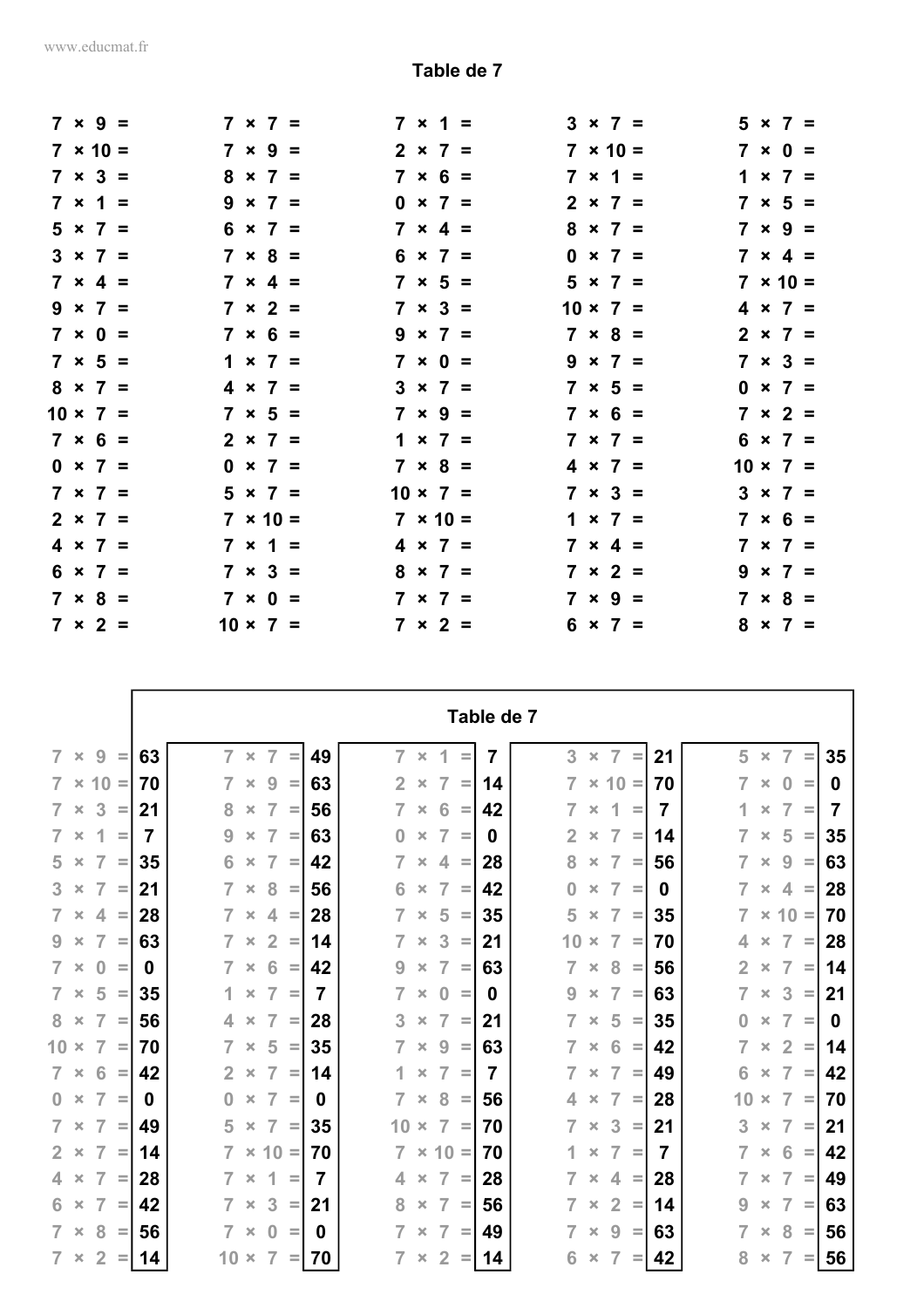|  | $4 \times 7 =$  |  | $7 \times 7 =$  |  |                 | $2 \times 7 =$  | $7 \times 8 =$<br>$8 \times 7 =$  |
|--|-----------------|--|-----------------|--|-----------------|-----------------|-----------------------------------|
|  | $7 \times 7 =$  |  | $7 \times 0 =$  |  |                 | $7 \times 8 =$  | $7 \times 9 =$<br>$4 \times 7 =$  |
|  | $5 \times 7 =$  |  | $3 \times 7 =$  |  |                 | $1 \times 7 =$  | $6 \times 7 =$<br>$5 \times 7 =$  |
|  | $7 \times 0 =$  |  | $5 \times 7 =$  |  |                 | $7 \times 9 =$  | $7 \times 1 =$<br>$7 \times 4 =$  |
|  | $6 \times 7 =$  |  | $7 \times 3 =$  |  |                 | $5 \times 7 =$  | $7 \times 7 =$<br>$2 \times 7 =$  |
|  | $7 \times 10 =$ |  | $0 \times 7 =$  |  |                 | $7 \times 4 =$  | $7 \times 6 =$<br>$4 \times 7 =$  |
|  | $7 \times 9 =$  |  | $7 \times 9 =$  |  |                 | $9 \times 7 =$  | $7 \times 2 =$<br>$9 \times 7 =$  |
|  | $2 \times 7 =$  |  | $6 \times 7 =$  |  |                 | $8 \times 7 =$  | $8 \times 7 =$<br>$7 \times 7 =$  |
|  | $7 \times 6 =$  |  | $1 \times 7 =$  |  |                 | $7 \times 2 =$  | $7 \times 0 =$<br>$7 \times 5 =$  |
|  | $3 \times 7 =$  |  | $8 \times 7 =$  |  |                 | $7 \times 1 =$  | $1 \times 7 =$<br>$5 \times 7 =$  |
|  | $7 \times 1 =$  |  | $10 \times 7 =$ |  |                 | $0 \times 7 =$  | $7 \times 6 =$<br>$2 \times 7 =$  |
|  | $8 \times 7 =$  |  | $2 \times 7 =$  |  |                 | $3 \times 7 =$  | $7 \times 5 =$<br>$0 \times 7 =$  |
|  | $9 \times 7 =$  |  | $7 \times 5 =$  |  |                 | $7 \times 6 =$  | $7 \times 10 =$<br>$0 \times 7 =$ |
|  | $0 \times 7 =$  |  | $7 \times 6 =$  |  |                 | $7 \times 7 =$  | $7 \times 2 =$<br>$7 \times 4 =$  |
|  | $10 \times 7 =$ |  | $7 \times 2 =$  |  |                 | $7 \times 5 =$  | $7 \times 1 =$<br>$7 \times 10 =$ |
|  | $7 \times 8 =$  |  | $9 \times 7 =$  |  |                 | $7 \times 10 =$ | $3 \times 7 =$<br>$1 \times 7 =$  |
|  | $7 \times 2 =$  |  | $7 \times 4 =$  |  |                 | $6 \times 7 =$  | $7 \times 9 =$<br>$10 \times 7 =$ |
|  | $7 \times 3 =$  |  | $7 \times 1 =$  |  |                 | $7 \times 3 =$  | $7 \times 3 =$<br>$7 \times 8 =$  |
|  | $1 \times 7 =$  |  | $7 \times 8 =$  |  |                 | $4 \times 7 =$  | $10 \times 7 =$<br>$3 \times 7 =$ |
|  | $7 \times 5 =$  |  | $4 \times 7 =$  |  | $10 \times 7 =$ |                 | $9 \times 7 =$<br>$7 \times 3 =$  |

|                                                              |    | Table de 7<br>$7 \times$<br>8<br>$\bar{\mathbf{x}}$ |                |                 |          |                |                |  |                                  |          |    |                |                |                |          |    |                |                    |                |          |    |
|--------------------------------------------------------------|----|-----------------------------------------------------|----------------|-----------------|----------|----------------|----------------|--|----------------------------------|----------|----|----------------|----------------|----------------|----------|----|----------------|--------------------|----------------|----------|----|
| $\overline{7}$<br>4.<br>$\times$<br>$\equiv$                 | 28 |                                                     |                | $\overline{7}$  | $\equiv$ | 49             | 2 <sup>1</sup> |  | $\overline{7}$                   | $=$      | 14 | $\overline{7}$ | $\pmb{\times}$ | 8              |          | 56 |                | $\bar{\mathbf{x}}$ | $\overline{7}$ | $\equiv$ | 56 |
| $\overline{7}$<br>$\overline{7}$<br>$\times$<br>$\equiv$     | 49 |                                                     | $\pmb{\times}$ | $\bf{0}$        | $\equiv$ | <sup>0</sup>   | 7              |  | 8<br>$\pmb{\times}$              | $\equiv$ | 56 | 4              | $\times$       | $\overline{7}$ | $\equiv$ | 28 | 7              | $\times$           | 9              | $\equiv$ | 63 |
| $\overline{7}$<br>$5 \times$<br>$\equiv$                     | 35 | 3                                                   | $\pmb{\times}$ | $\overline{7}$  | =        | 21             |                |  | $\overline{7}$<br>$\pmb{\times}$ | $\equiv$ | 7  | 5              | $\times$       | $\overline{7}$ | $\equiv$ | 35 | 6              | $\pmb{\times}$     | $\overline{7}$ | $\equiv$ | 42 |
| $7 \times$<br>$\bf{0}$<br>$\equiv$                           | 0  | 5                                                   | $\pmb{\times}$ | $\overline{7}$  | $\equiv$ | 35             | 7              |  | 9<br>$\pmb{\times}$              | $\equiv$ | 63 | $\overline{7}$ | $\pmb{\times}$ | 1              | $\equiv$ | 7  | 7              | $\pmb{\times}$     | 4              | $\equiv$ | 28 |
| $\overline{7}$<br>$6 \times$<br>$\equiv$                     | 42 | $\overline{7}$                                      | $\pmb{\times}$ | 3               | $\equiv$ | 21             | 5              |  | $\overline{7}$<br>$\times$       | $\equiv$ | 35 | $\overline{7}$ | $\pmb{\times}$ | $\overline{7}$ | $\equiv$ | 49 | $\overline{2}$ | $\pmb{\times}$     | $\overline{7}$ | $\equiv$ | 14 |
| $7 \times 10 =$                                              | 70 | $\bf{0}$                                            | $\pmb{\times}$ | $\overline{7}$  | $\equiv$ | 0              | $\overline{7}$ |  | 4<br>$\pmb{\times}$              | $\equiv$ | 28 | $\overline{7}$ | $\pmb{\times}$ | 6              | $\equiv$ | 42 | 4              | $\pmb{\times}$     | $\overline{7}$ | $\equiv$ | 28 |
| 9<br>$7 \times$<br>$\equiv$                                  | 63 | $\overline{7}$                                      | $\pmb{\times}$ | 9               | $\equiv$ | 63             | 9              |  | $\overline{7}$<br>$\pmb{\times}$ | $\equiv$ | 63 | $\overline{7}$ | $\pmb{\times}$ | $\overline{2}$ | $\equiv$ | 14 | 9              | $\pmb{\times}$     | $\overline{7}$ | $\equiv$ | 63 |
| $\overline{7}$<br>$2 \times$<br>$\equiv$                     | 14 | 6                                                   | $\pmb{\times}$ | $\overline{7}$  | $\equiv$ | 42             | 8              |  | 7<br>$\times$                    | $\equiv$ | 56 | 8              | $\times$       | $\overline{7}$ | $\equiv$ | 56 |                | $\times$           | $\overline{7}$ | $\equiv$ | 49 |
| 6<br>$7 \times$<br>$\equiv$                                  | 42 | 1                                                   | $\pmb{\times}$ | 7               | $\equiv$ | 7              | $\overline{7}$ |  | $\overline{2}$<br>$\pmb{\times}$ | $\equiv$ | 14 | 7              | $\pmb{\times}$ | $\bf{0}$       | $\equiv$ | 0  | 7              | $\pmb{\times}$     | 5              | $\equiv$ | 35 |
| $\overline{7}$<br>$3 \times$<br>$\equiv$                     | 21 | 8                                                   | $\pmb{\times}$ | $\overline{7}$  | $\equiv$ | 56             | $\overline{7}$ |  | 1<br>$\times$                    | $\equiv$ | 7  | 1              | $\pmb{\times}$ | $\overline{7}$ | $\equiv$ | 7  | 5              | $\pmb{\times}$     | $\overline{7}$ | $\equiv$ | 35 |
| 1<br>$7 \times$<br>$\equiv$                                  | 7  | 10                                                  | $\pmb{\times}$ | $\overline{7}$  | $\equiv$ | 70             | $\bf{0}$       |  | $\overline{7}$<br>$\pmb{\times}$ | $\equiv$ | 0  | $\overline{2}$ | $\times$       | $\overline{7}$ | $\equiv$ | 14 | $\overline{7}$ | $\times$           | 6              | $\equiv$ | 42 |
| 8<br>$\overline{7}$<br>$\times$<br>$\equiv$                  | 56 | $\overline{2}$                                      | $\pmb{\times}$ | $\overline{7}$  | $\equiv$ | 14             | 3              |  | 7<br>$\pmb{\times}$              | $\equiv$ | 21 | $\overline{7}$ | $\times$       | 5              | $\equiv$ | 35 | 0              | $\times$           | 7              | $\equiv$ | 0  |
| 9<br>$\overline{7}$<br>$\mathbf{x}$<br>$=$                   | 63 | $\overline{7}$                                      | $\pmb{\times}$ | 5               | $\equiv$ | 35             | $\overline{7}$ |  | 6<br>$\pmb{\times}$              | $\equiv$ | 42 | $\bf{0}$       | $\times$       | $\overline{7}$ | $\equiv$ | 0  | $\overline{7}$ |                    | $\times$ 10 =  |          | 70 |
| $\mathbf{0}$<br>$\overline{7}$<br>$\pmb{\times}$<br>$\equiv$ | 0  | $\overline{7}$                                      | $\pmb{\times}$ | $6\phantom{1}6$ | $\equiv$ | 42             | 7              |  | $\overline{7}$<br>$\pmb{\times}$ | $\equiv$ | 49 | $\overline{7}$ | $\pmb{\times}$ |                | $4 =$    | 28 | 7              | $\pmb{\times}$     | $\overline{2}$ | $\equiv$ | 14 |
| $10 \times$<br>$\overline{7}$<br>$\equiv$                    | 70 |                                                     | $\pmb{\times}$ | $\overline{2}$  | $\equiv$ | 14             | 7              |  | 5<br>$\pmb{\times}$              | $\equiv$ | 35 | 7              |                | $\times$ 10 =  |          | 70 | 7              | $\pmb{\times}$     | 1              | Ξ        | 7  |
| 8<br>$7 \times$<br>$\equiv$                                  | 56 | 9                                                   | $\pmb{\times}$ | $\overline{7}$  | $\equiv$ | 63             | $\overline{7}$ |  | $\times$ 10 =                    |          | 70 | 3              | $\times$       | $\overline{7}$ | $\equiv$ | 21 | 1              | $\pmb{\times}$     | $\overline{7}$ | $\equiv$ | 7  |
| $\overline{2}$<br>$7 \times$<br>$\equiv$                     | 14 | $\overline{7}$                                      | $\pmb{\times}$ | 4               | $\equiv$ | 28             | 6              |  | $\overline{7}$<br>$\pmb{\times}$ | $\equiv$ | 42 | $\overline{7}$ | $\pmb{\times}$ | 9              | $\equiv$ | 63 | 10             | $\times$           | $\overline{7}$ | $\equiv$ | 70 |
| 3<br>$7 \times$<br>$\equiv$                                  | 21 |                                                     | $\pmb{\times}$ | 1               | $\equiv$ | $\overline{7}$ | $\overline{7}$ |  | 3<br>$\pmb{\times}$              | $\equiv$ | 21 | $\overline{7}$ | $\times$       | 3              | $\equiv$ | 21 | 7              | $\times$           | 8              | $\equiv$ | 56 |
| 1<br>$\overline{7}$<br>$\pmb{\times}$<br>$\equiv$            | 7  | $\overline{7}$                                      | $\pmb{\times}$ | 8               | $\equiv$ | 56             | 4              |  | $\overline{7}$<br>$\pmb{\times}$ | $\equiv$ | 28 | 10             | $\times$       | 7              | $\equiv$ | 70 | 3              | $\pmb{\times}$     | 7              | $\equiv$ | 21 |
| 5<br>$7 \times$<br>$=$                                       | 35 | 4                                                   | $\times$       | $\overline{7}$  | $=$      | 28             | 10             |  | 7<br>$\times$                    | $=$      | 70 | 9              | $\times$       | 7              | $\equiv$ | 63 | 7              | $\pmb{\times}$     | 3              | $=$      | 21 |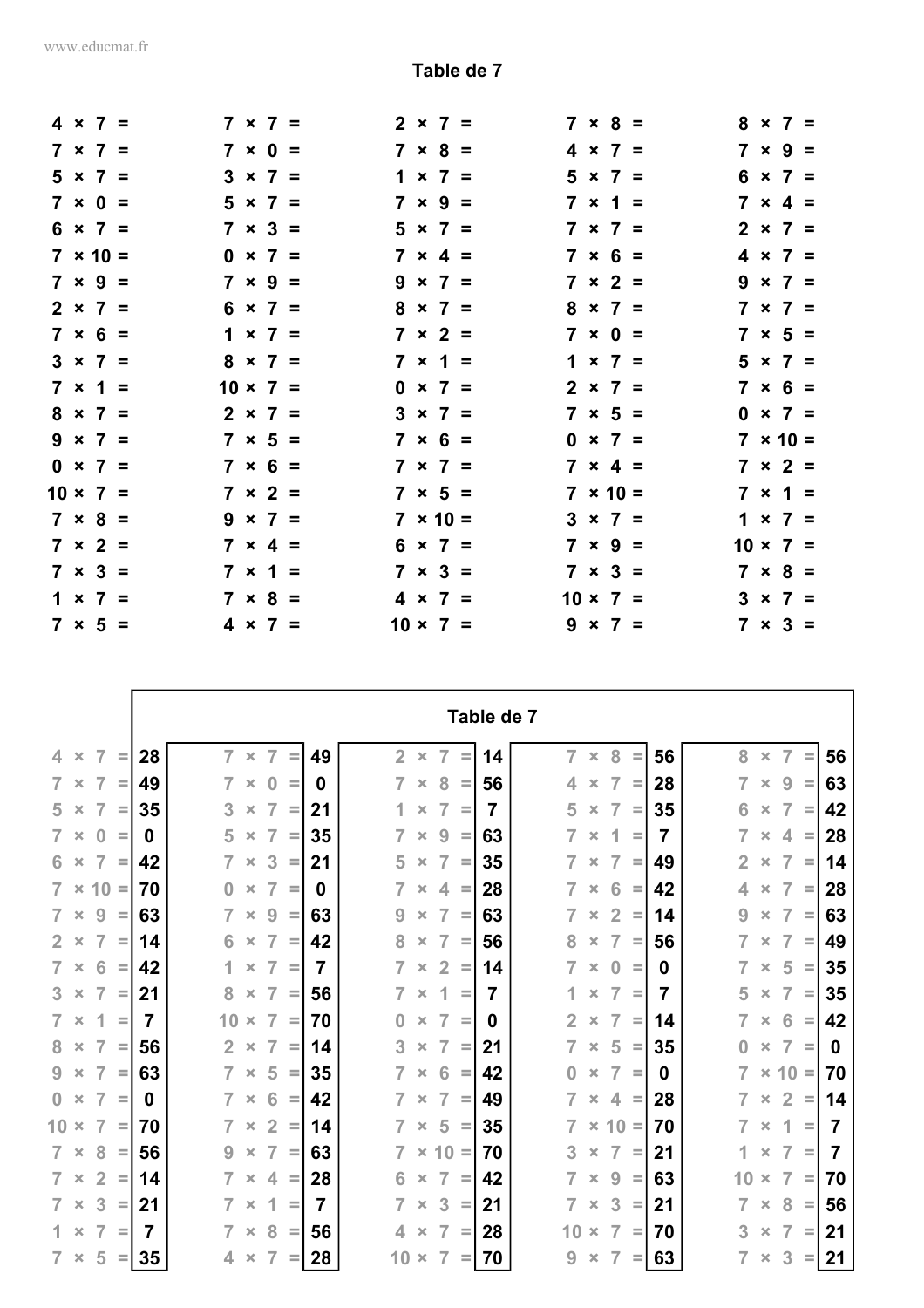r

|  | $7 \times 1 =$  |  | $6 \times 7 =$  |                 | $3 \times 7 =$  | $7 \times 10 =$<br>$3 \times 7 =$ |
|--|-----------------|--|-----------------|-----------------|-----------------|-----------------------------------|
|  | $7 \times 3 =$  |  | $3 \times 7 =$  |                 | $7 \times 1 =$  | $7 \times 9 =$<br>$7 \times 8 =$  |
|  | $7 \times 5 =$  |  | $10 \times 7 =$ |                 | $7 \times 6 =$  | $7 \times 10 =$<br>$7 \times 7 =$ |
|  | $7 \times 8 =$  |  | $8 \times 7 =$  |                 | $7 \times 3 =$  | $7 \times 2 =$<br>$0 \times 7 =$  |
|  | $6 \times 7 =$  |  | $7 \times 1 =$  |                 | $7 \times 8 =$  | $10 \times 7 =$<br>$7 \times 3 =$ |
|  | $3 \times 7 =$  |  | $7 \times 7 =$  |                 | $1 \times 7 =$  | $7 \times 3 =$<br>$10 \times 7 =$ |
|  | $4 \times 7 =$  |  | $7 \times 2 =$  |                 | $7 \times 4 =$  | $7 \times 1 =$<br>$5 \times 7 =$  |
|  | $10 \times 7 =$ |  | $7 \times 10 =$ |                 | $6 \times 7 =$  | $2 \times 7 =$<br>$7 \times 6 =$  |
|  | $0 \times 7 =$  |  | $4 \times 7 =$  |                 | $8 \times 7 =$  | $7 \times 6 =$<br>$7 \times 7 =$  |
|  | $7 × 6 =$       |  | $0 \times 7 =$  |                 | $7 \times 9 =$  | $6 \times 7 =$<br>$6 \times 7 =$  |
|  | $2 \times 7 =$  |  | $9 \times 7 =$  |                 | $5 \times 7 =$  | $7 \times 5 =$<br>$8 \times 7 =$  |
|  | $7 \times 0 =$  |  | $7 \times 5 =$  |                 | $2 \times 7 =$  | $3 \times 7 =$<br>$1 \times 7 =$  |
|  | $7 \times 10 =$ |  | $7 \times 4 =$  |                 | $7 \times 5 =$  | $5 \times 7 =$<br>$7 \times 2 =$  |
|  | $7 \times 2 =$  |  | $1 \times 7 =$  |                 | $7 \times 7 =$  | $7 \times 5 =$<br>$7 \times 9 =$  |
|  | $7 \times 7 =$  |  | $7 \times 0 =$  |                 | $7 \times 10 =$ | $8 \times 7 =$<br>$9 \times 7 =$  |
|  | $9 \times 7 =$  |  | $5 \times 7 =$  |                 | $0 \times 7 =$  | $9 \times 7 =$<br>$7 \times 8 =$  |
|  | $7 \times 9 =$  |  | $7 \times 3 =$  |                 | $7 \times 2 =$  | $2 \times 7 =$<br>$0 \times 7 =$  |
|  | $7 \times 4 =$  |  | $2 \times 7 =$  |                 | $9 \times 7 =$  | $4 \times 7 =$<br>$7 \times 4 =$  |
|  | $1 \times 7 =$  |  | $7 \times 8 =$  | $10 \times 7 =$ |                 | $7 \times 4 =$<br>$4 \times 7 =$  |
|  | $8 \times 7 =$  |  | $7 \times 6 =$  |                 | $4 \times 7 =$  | $1 \times 7 =$<br>$7 \times 1 =$  |

|                                                                |                                                    |                                                                      | Table de 7                                                                       |                                                                      |
|----------------------------------------------------------------|----------------------------------------------------|----------------------------------------------------------------------|----------------------------------------------------------------------------------|----------------------------------------------------------------------|
| $\overline{7}$<br>1<br>$\times$<br>$\equiv$                    | 6<br>$\overline{7}$<br>7<br>$\pmb{\times}$         | 3<br>42<br>$\overline{7}$<br>$\equiv$<br>$\pmb{\times}$              | $\overline{7}$<br>21<br>$\times$ 10 =<br>70<br>$\equiv$                          | 3<br>$\overline{7}$<br>$\pmb{\times}$<br>21<br>$\equiv$              |
| 3<br>7<br>$\pmb{\times}$<br>$=$                                | 3<br>$\overline{7}$<br>21<br>$\boldsymbol{\times}$ | 7<br>21<br>1<br>$\equiv$<br>$\pmb{\times}$                           | 7<br>8<br>56<br>7<br>$\pmb{\times}$<br>$=$<br>$\equiv$                           | $\overline{7}$<br>9<br>63<br>$\pmb{\times}$<br>Ξ                     |
| 5<br>$\overline{7}$<br>$\pmb{\times}$<br>Ξ                     | 35<br>7<br>10<br>$\pmb{\times}$                    | $\overline{7}$<br>6<br>70<br>$\equiv$<br>$\times$                    | 7<br>42<br>49<br>7<br>Ξ<br>$\times$<br>$\equiv$                                  | $\times$ 10 =<br>$\overline{7}$<br>70                                |
| 8<br>$\overline{7}$<br>$\times$<br>$\equiv$                    | 56<br>7<br>8<br>$\pmb{\times}$                     | 3<br>56<br>7<br>$\times$<br>Ξ                                        | $\overline{2}$<br>21<br>7<br>14<br>$\times$<br>$\equiv$<br>Ξ                     | $\overline{7}$<br>$\bf{0}$<br>$\pmb{\times}$<br>$\equiv$<br>0        |
| 7<br>6<br>$\pmb{\times}$<br>Ξ                                  | $\overline{7}$<br>42<br>1<br>$\pmb{\times}$        | $\overline{7}$<br>7<br>8<br>$\pmb{\times}$<br>$\equiv$               | 56<br>10<br>$\overline{7}$<br>70<br>$\boldsymbol{\times}$<br>Ξ<br>$\equiv$       | $\overline{7}$<br>3<br>21<br>$\pmb{\times}$<br>$\equiv$              |
| 3<br>$\overline{7}$<br>$\times$<br>Ξ                           | 7<br>7<br>21<br>$\pmb{\times}$                     | 7<br>1<br>49<br>$\equiv$<br>$\pmb{\times}$                           | 3<br>$\overline{7}$<br>21<br>7<br>$\times$<br>$=$<br>Ξ                           | 10<br>$\overline{7}$<br>70<br>$\pmb{\times}$<br>$\equiv$             |
| 7<br>$\Delta$<br>$\times$<br>$\equiv$                          | 28<br>$\overline{2}$<br>7<br>$\pmb{\times}$        | 7<br>$\overline{4}$<br>14<br>$\equiv$<br>$\times$                    | 28<br>1<br>$\overline{7}$<br>7<br>$\equiv$<br>$\pmb{\times}$<br>$\equiv$         | 35<br>5<br>$\overline{7}$<br>$\pmb{\times}$<br>$\equiv$              |
| 10<br>7<br>$\times$<br>Ξ                                       | $\overline{7}$<br>$10 =$<br>70<br>$\times$         | 6<br>$\overline{7}$<br>70<br>$\times$                                | $\overline{2}$<br>$\overline{7}$<br>42<br>14<br>$\equiv$<br>$\times$<br>$\equiv$ | $\overline{7}$<br>42<br>6<br>$\times$<br>$\equiv$                    |
| 7<br>$\mathbf{0}$<br>$\times$<br>$=$                           | 7<br>4<br>0<br>$\pmb{\times}$                      | 8<br>7<br>28<br>$\equiv$<br>$\pmb{\times}$                           | 7<br>6<br>56<br>42<br>$\equiv$<br>$\times$<br>$\equiv$                           | 7<br>$\overline{7}$<br>49<br>$\pmb{\times}$<br>Ξ                     |
| 6<br>$\overline{7}$<br>$\pmb{\times}$<br>$=$                   | 42<br>7<br>$\bf{0}$<br>$\pmb{\times}$              | 7<br>9<br>0<br>$\equiv$<br>$\times$                                  | 63<br>$\overline{7}$<br>42<br>6<br>Ξ<br>$\pmb{\times}$<br>$\equiv$               | $\overline{7}$<br>42<br>6<br>$\pmb{\times}$<br>$\equiv$              |
| $\overline{7}$<br>$\overline{2}$<br>$\pmb{\times}$<br>$=$      | 7<br>9<br>14<br>$\pmb{\times}$                     | 63<br>5<br>$\overline{7}$<br>$\equiv$<br>$\times$                    | 35<br>7<br>5<br>35<br>$\equiv$<br>$\times$<br>$\equiv$                           | 8<br>$\overline{7}$<br>56<br>$\times$<br>$\equiv$                    |
| 7<br>$\bf{0}$<br>$\pmb{\times}$<br>Ξ                           | 7<br>5<br>0<br>$\pmb{\times}$                      | 35<br>$\overline{2}$<br>7<br>$\equiv$<br>$\pmb{\times}$              | 3<br>7<br>21<br>14<br>Ξ<br>Ξ<br>$\times$                                         | 1<br>7<br>7<br>$\boldsymbol{\times}$<br>$\equiv$                     |
| 10<br>$\overline{7}$<br>$\pmb{\times}$<br>$\equiv$             | 70<br>7<br>4<br>×                                  | 28<br>7<br>5<br>$\pmb{\times}$<br>$\equiv$                           | 35<br>5<br>$\overline{7}$<br>35<br>Ξ<br>$\equiv$<br>$\times$                     | $\overline{2}$<br>$\overline{7}$<br>14<br>$\equiv$<br>$\pmb{\times}$ |
| $\overline{2}$<br>$\overline{7}$<br>$\pmb{\times}$<br>$\equiv$ | $\overline{7}$<br>1<br>14<br>$\pmb{\times}$        | 7<br>$\overline{7}$<br>7<br>$\pmb{\times}$<br>Ξ                      | 7<br>9<br>63<br>49<br>$\times$<br>Ξ<br>$\equiv$                                  | $\overline{7}$<br>5<br>35<br>$\pmb{\times}$<br>$\equiv$              |
| 7<br>7<br>$\pmb{\times}$<br>Ξ                                  | 7<br>49<br>0<br>$\pmb{\times}$                     | 7<br>$10 =$<br>$\times$<br>$\equiv$<br>0                             | 7<br>70<br>8<br>56<br>$\equiv$<br>$\times$                                       | 7<br>63<br>9<br>$\boldsymbol{\times}$<br>$\equiv$                    |
| 9<br>7<br>$\pmb{\times}$<br>$=$                                | 63<br>5<br>7<br>$\pmb{\times}$                     | 35<br>$\bf{0}$<br>7<br>$\equiv$<br>$\pmb{\times}$                    | 9<br>7<br>63<br>$\equiv$<br>0<br>$\equiv$<br>$\pmb{\times}$                      | 7<br>8<br>56<br>$\pmb{\times}$<br>$\equiv$                           |
| 9<br>$\overline{7}$<br>$\pmb{\times}$<br>$=$                   | 63<br>7<br>3<br>$\pmb{\times}$                     | $\overline{2}$<br>$\overline{7}$<br>21<br>$\pmb{\times}$<br>$\equiv$ | 7<br>$\Omega$<br>0<br>14<br>$\equiv$<br>$\times$<br>$\equiv$                     | $\overline{7}$<br>$\overline{2}$<br>14<br>$\pmb{\times}$<br>$\equiv$ |
| $\overline{7}$<br>$\overline{4}$<br>$\times$<br>=              | 7<br>28<br>$\overline{2}$<br>$\pmb{\times}$        | 9<br>$\overline{7}$<br>14<br>Ξ<br>$\pmb{\times}$                     | 63<br>7<br>28<br>4<br>$\equiv$<br>$\times$<br>$\equiv$                           | $\overline{7}$<br>28<br>4<br>$\pmb{\times}$<br>$\equiv$              |
| 7<br>1.<br>$\times$<br>$\equiv$                                | 7<br>7<br>8<br>$\pmb{\times}$                      | 56<br>10<br>$\overline{7}$<br>$\equiv$<br>$\times$                   | 7<br>28<br>70<br>4<br>$\equiv$<br>$\times$<br>$\equiv$                           | $\overline{7}$<br>28<br>4<br>$\equiv$<br>$\pmb{\times}$              |
| 8<br>7<br>$\times$<br>$=$                                      | 56<br>7<br>6<br>$\pmb{\times}$                     | 42<br>7<br>4<br>Ξ<br>$\times$                                        | 7<br>7<br>28<br>1<br>$\equiv$<br>Ξ<br>$\boldsymbol{\times}$                      | 7<br>1<br>7<br>$\pmb{\times}$<br>Ξ                                   |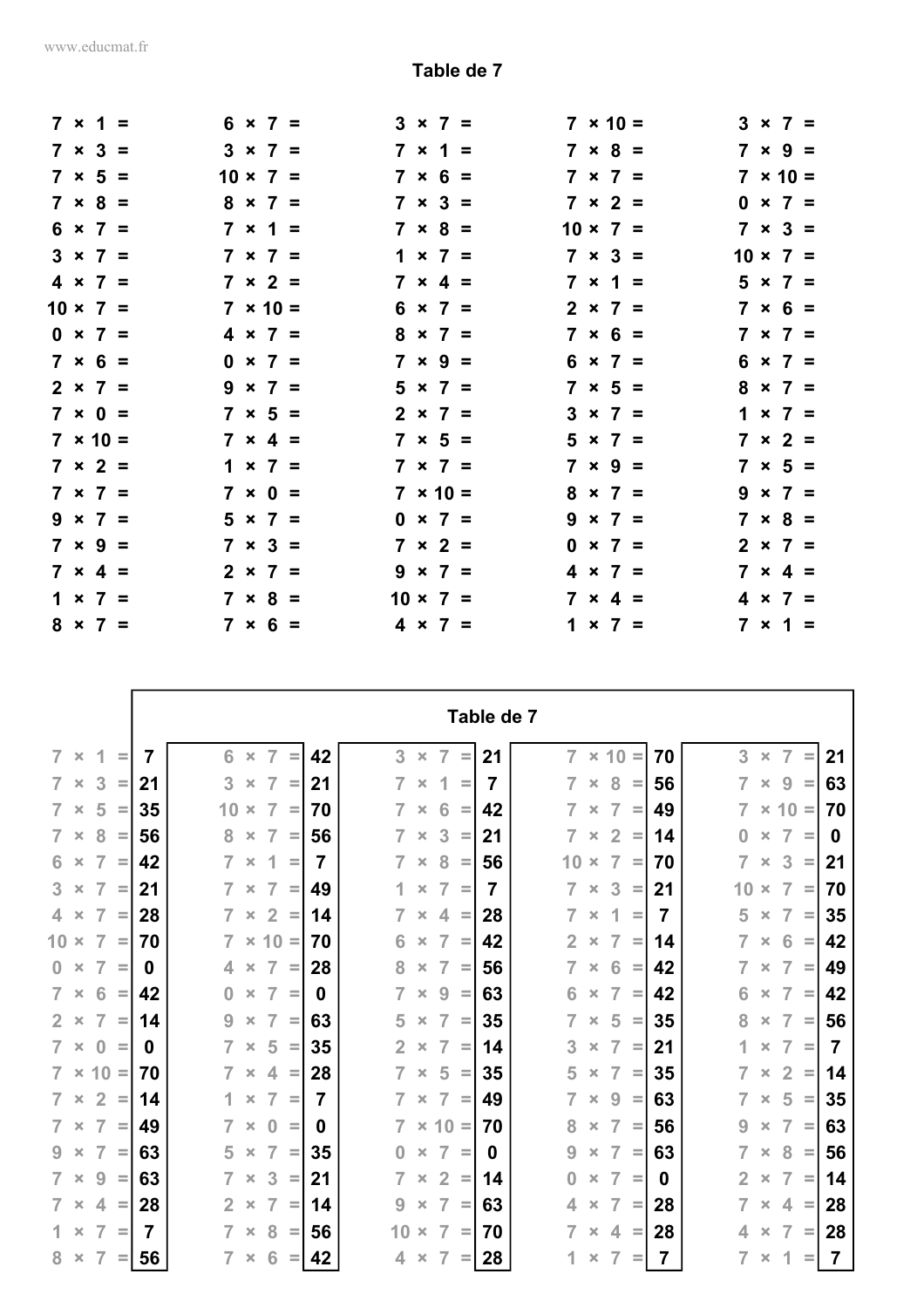|  | $6 \times 7 =$  |  | $7 \times 3 =$  |                 | $7 \times 9 =$  | $10 \times 7 =$<br>$7 \times 10 =$ |
|--|-----------------|--|-----------------|-----------------|-----------------|------------------------------------|
|  | $7 \times 1 =$  |  | $4 \times 7 =$  |                 | $7 \times 0 =$  | $0 \times 7 =$<br>$10 \times 7 =$  |
|  | $7 \times 0 =$  |  | $6 \times 7 =$  |                 | $0 \times 7 =$  | $7 \times 8 =$<br>$7 \times 7 =$   |
|  | $7 \times 6 =$  |  | $10 \times 7 =$ |                 | $7 \times 10 =$ | $7 \times 10 =$<br>$3 \times 7 =$  |
|  | $8 \times 7 =$  |  | $7 \times 10 =$ |                 | $8 \times 7 =$  | $7 \times 6 =$<br>$4 \times 7 =$   |
|  | $9 \times 7 =$  |  | $8 \times 7 =$  |                 | $7 \times 5 =$  | $8 \times 7 =$<br>$7 \times 8 =$   |
|  | $7 \times 9 =$  |  | $7 \times 0 =$  |                 | $1 \times 7 =$  | $7 \times 3 =$<br>$5 \times 7 =$   |
|  | $5 \times 7 =$  |  | $7 \times 9 =$  |                 | $7 \times 2 =$  | $7 \times 1 =$<br>$9 \times 7 =$   |
|  | $7 \times 3 =$  |  | $1 \times 7 =$  |                 | $5 \times 7 =$  | $8 \times 7 =$<br>$7 \times 2 =$   |
|  | $7 \times 10 =$ |  | $7 \times 8 =$  |                 | $7 \times 7 =$  | $9 \times 7 =$<br>$2 \times 7 =$   |
|  | $7 \times 8 =$  |  | $0 \times 7 =$  |                 | $4 \times 7 =$  | $6 \times 7 =$<br>$6 \times 7 =$   |
|  | $7 \times 4 =$  |  | $2 \times 7 =$  |                 | $7 \times 1 =$  | $7 \times 5 =$<br>$7 \times 4 =$   |
|  | $7 \times 5 =$  |  | $7 \times 7 =$  |                 | $7 \times 3 =$  | $7 \times 9 =$<br>$7 \times 5 =$   |
|  | $10 \times 7 =$ |  | $7 \times 5 =$  |                 | $7 \times 4 =$  | $7 \times 7 =$<br>$7 \times 0 =$   |
|  | $2 \times 7 =$  |  | $9 \times 7 =$  |                 | $9 \times 7 =$  | $5 \times 7 =$<br>$7 \times 2 =$   |
|  | $7 \times 2 =$  |  | $7 \times 4 =$  |                 | $3 \times 7 =$  | $1 \times 7 =$<br>$4 \times 7 =$   |
|  | $7 \times 7 =$  |  | $7 \times 2 =$  |                 | $7 \times 6 =$  | $7 \times 9 =$<br>$3 \times 7 =$   |
|  | $3 \times 7 =$  |  | $7 \times 6 =$  |                 | $2 \times 7 =$  | $7 \times 3 =$<br>$7 \times 4 =$   |
|  | $0 \times 7 =$  |  | $7 \times 1 =$  |                 | $6 \times 7 =$  | $7 \times 0 =$<br>$0 \times 7 =$   |
|  | $4 \times 7 =$  |  | $5 \times 7 =$  | $10 \times 7 =$ |                 | $7 × 6 =$<br>$7 \times 1 =$        |

|                                                          |    |                                                                 |                |                                                                | Table de 7 |                                                                |    |                                                                      |
|----------------------------------------------------------|----|-----------------------------------------------------------------|----------------|----------------------------------------------------------------|------------|----------------------------------------------------------------|----|----------------------------------------------------------------------|
| 6<br>$\overline{7}$<br>$\times$<br>$\equiv$              | 42 | $\overline{7}$<br>3<br>$\bar{\mathsf{x}}$<br>Ξ                  | 21             | $\overline{7}$<br>9<br>$\pmb{\times}$<br>Ξ                     | 63         | 10<br>$\overline{7}$<br>$\pmb{\times}$<br>Ξ                    | 70 | $\overline{7}$<br>$\times$ 10<br>70<br>$\equiv$                      |
| $7 \times$<br>1<br>$\equiv$                              | 7  | $\overline{7}$<br>4<br>$\pmb{\times}$<br>$\equiv$               | 28             | $\overline{7}$<br>$\bf{0}$<br>$\pmb{\times}$<br>$\equiv$       | 0          | $\bf{0}$<br>$\overline{7}$<br>$\times$<br>$\equiv$             | 0  | $\overline{7}$<br>10<br>70<br>$\times$<br>$\equiv$                   |
| $7 \times$<br>$\bf{0}$<br>$\equiv$                       | 0  | $\overline{7}$<br>6<br>$\pmb{\times}$<br>$=$                    | 42             | $\overline{7}$<br>0<br>$\pmb{\times}$<br>$\equiv$              | 0          | $\overline{7}$<br>8<br>$\times$<br>$\equiv$                    | 56 | 49<br>$\overline{7}$<br>7<br>$\pmb{\times}$<br>$\equiv$              |
| 6<br>$\overline{7}$<br>$\pmb{\times}$<br>$\equiv$        | 42 | 10<br>$\overline{7}$<br>$\times$<br>$\equiv$                    | 70             | $\overline{7}$<br>$\times$ 10 =                                | 70         | $\overline{7}$<br>$\times$ 10 =                                | 70 | 3<br>7<br>21<br>$\pmb{\times}$<br>$\equiv$                           |
| $\overline{7}$<br>8<br>$\pmb{\times}$<br>$\equiv$        | 56 | $\times$ 10 =<br>$\overline{7}$                                 | 70             | 8<br>$\overline{7}$<br>$\pmb{\times}$<br>$\equiv$              | 56         | $\overline{7}$<br>4<br>$\pmb{\times}$<br>$\equiv$              | 28 | 42<br>$\overline{7}$<br>6<br>$\times$<br>$\equiv$                    |
| $\overline{7}$<br>9<br>$\pmb{\times}$<br>$\equiv$        | 63 | $\overline{7}$<br>8<br>$\pmb{\times}$<br>$\equiv$               | 56             | $\overline{7}$<br>5<br>$\pmb{\times}$<br>$\equiv$              | 35         | 8<br>$\overline{7}$<br>$\pmb{\times}$<br>$\equiv$              | 56 | 56<br>7<br>8<br>$\pmb{\times}$<br>$\equiv$                           |
| 9<br>$\overline{7}$<br>$\pmb{\times}$<br>$\equiv$        | 63 | 7<br>$\Omega$<br>$\pmb{\times}$<br>$\equiv$                     | <sup>0</sup>   | 7<br>1<br>$\pmb{\times}$<br>$\equiv$                           | 7          | 7<br>3<br>$\pmb{\times}$<br>$\equiv$                           | 21 | 5<br>35<br>$\overline{7}$<br>$\pmb{\times}$<br>$\equiv$              |
| $\overline{7}$<br>$5 \times$<br>$=$                      | 35 | 9<br>$\overline{7}$<br>$\pmb{\times}$<br>$\equiv$               | 63             | $\overline{2}$<br>$\overline{7}$<br>$\pmb{\times}$<br>$\equiv$ | 14         | $\overline{7}$<br>1<br>$\pmb{\times}$<br>$\equiv$              | 7  | 63<br>9<br>$\overline{7}$<br>$\pmb{\times}$<br>$\equiv$              |
| 3<br>$7 \times$<br>$\equiv$                              | 21 | $\overline{7}$<br>$\pmb{\times}$<br>$\equiv$                    | $\overline{7}$ | 5<br>$\overline{7}$<br>$\pmb{\times}$<br>$\equiv$              | 35         | $\overline{2}$<br>$\overline{7}$<br>$\times$<br>$\equiv$       | 14 | 56<br>8<br>$\overline{7}$<br>$\pmb{\times}$<br>$\equiv$              |
| $7 \times 10 =$                                          | 70 | 7<br>8<br>$\pmb{\times}$<br>$\equiv$                            | 56             | 7<br>$\overline{7}$<br>$\pmb{\times}$<br>$\equiv$              | 49         | 9<br>$\overline{7}$<br>$\times$<br>$\equiv$                    | 63 | $\overline{2}$<br>7<br>14<br>$\pmb{\times}$<br>$\equiv$              |
| 8<br>$7 \times$<br>$\equiv$                              | 56 | $\overline{7}$<br>$\bf{0}$<br>$\pmb{\times}$<br>$\equiv$        | 0              | $\overline{7}$<br>4<br>$\pmb{\times}$<br>$\equiv$              | 28         | 6<br>$\overline{7}$<br>$\times$<br>$\equiv$                    | 42 | 6<br>$\overline{7}$<br>42<br>$\pmb{\times}$<br>$\equiv$              |
| $\overline{4}$<br>$7 \times$<br>$\equiv$                 | 28 | $\overline{7}$<br>$\overline{2}$<br>$\times$<br>$\equiv$        | 14             | $\overline{7}$<br>1<br>$\times$<br>$\equiv$                    | 7          | $\overline{7}$<br>5<br>$\times$<br>$\equiv$                    | 35 | 28<br>$\overline{7}$<br>4<br>$\times$<br>$\equiv$                    |
| 5<br>$7 \times$<br>$\equiv$                              | 35 | $\overline{7}$<br>$\times$<br>$\equiv$                          | 49             | 3<br>$\overline{7}$<br>$\pmb{\times}$<br>$\equiv$              | 21         | 7<br>9<br>$\times$<br>$\equiv$                                 | 63 | 5<br>35<br>7<br>$\pmb{\times}$<br>$\equiv$                           |
| $10 \times$<br>$\overline{7}$<br>$\equiv$                | 70 | 5<br>$\overline{7}$<br>$\pmb{\times}$<br>$\equiv$               | 35             | $\overline{7}$<br>4<br>$\pmb{\times}$<br>$\equiv$              | 28         | $\overline{7}$<br>$\overline{7}$<br>$\pmb{\times}$<br>$\equiv$ | 49 | $\overline{7}$<br>$\bf{0}$<br>0<br>$\pmb{\times}$<br>$\equiv$        |
| $\overline{7}$<br>$2 \times$<br>$\equiv$                 | 14 | $\overline{7}$<br>9<br>$\pmb{\times}$<br>$\sim$                 | 63             | $\overline{7}$<br>9<br>$\pmb{\times}$<br>$\equiv$              | 63         | 5<br>$\overline{7}$<br>$\times$<br>$\equiv$                    | 35 | $\overline{2}$<br>$\overline{7}$<br>14<br>$\pmb{\times}$<br>$\equiv$ |
| $\overline{7}$<br>$\overline{2}$<br>$\times$<br>$\equiv$ | 14 | 7<br>4<br>$\pmb{\times}$<br>$\equiv$                            | 28             | 3<br>7<br>$\pmb{\times}$<br>Ξ                                  | 21         | 7<br>1<br>$\pmb{\times}$<br>$\equiv$                           | 7  | 7<br>28<br>4<br>$\pmb{\times}$<br>$\equiv$                           |
| $\overline{7}$<br>$7 \times$<br>$\equiv$                 | 49 | $\overline{2}$<br>$\overline{7}$<br>$\pmb{\times}$<br>$\equiv$  | 14             | $\overline{7}$<br>6<br>$\pmb{\times}$<br>$\equiv$              | 42         | 3<br>$\overline{7}$<br>$\pmb{\times}$<br>$\equiv$              | 21 | 63<br>$\overline{7}$<br>9<br>$\pmb{\times}$<br>$\equiv$              |
| $\overline{7}$<br>$3 \times$<br>$\equiv$                 | 21 | $6\phantom{1}6$<br>$\overline{7}$<br>$\pmb{\times}$<br>$\equiv$ | 42             | $\overline{7}$<br>$\overline{2}$<br>$\pmb{\times}$<br>$\equiv$ | 14         | $\overline{7}$<br>$\overline{4}$<br>$\pmb{\times}$<br>$\equiv$ | 28 | 3<br>$\overline{7}$<br>21<br>$\pmb{\times}$<br>$\equiv$              |
| $0 \times$<br>7<br>$\equiv$                              | 0  | 7<br>1<br>$\pmb{\times}$<br>$\equiv$                            | 7              | 6<br>7<br>$\pmb{\times}$<br>$\equiv$                           | 42         | 7<br>$\bf{0}$<br>$\pmb{\times}$<br>$\equiv$                    | 0  | $\Omega$<br>7<br>0<br>$\pmb{\times}$<br>$\equiv$                     |
| $4 \times$<br>$\overline{7}$<br>$=$                      | 28 | 5<br>$\overline{7}$<br>$\pmb{\times}$<br>$=$                    | 35             | $10 \times$<br>$\overline{7}$<br>$=$                           | 70         | $\overline{7}$<br>6<br>$\times$                                | 42 | 7<br>1<br>7<br>$\pmb{\times}$<br>$=$                                 |